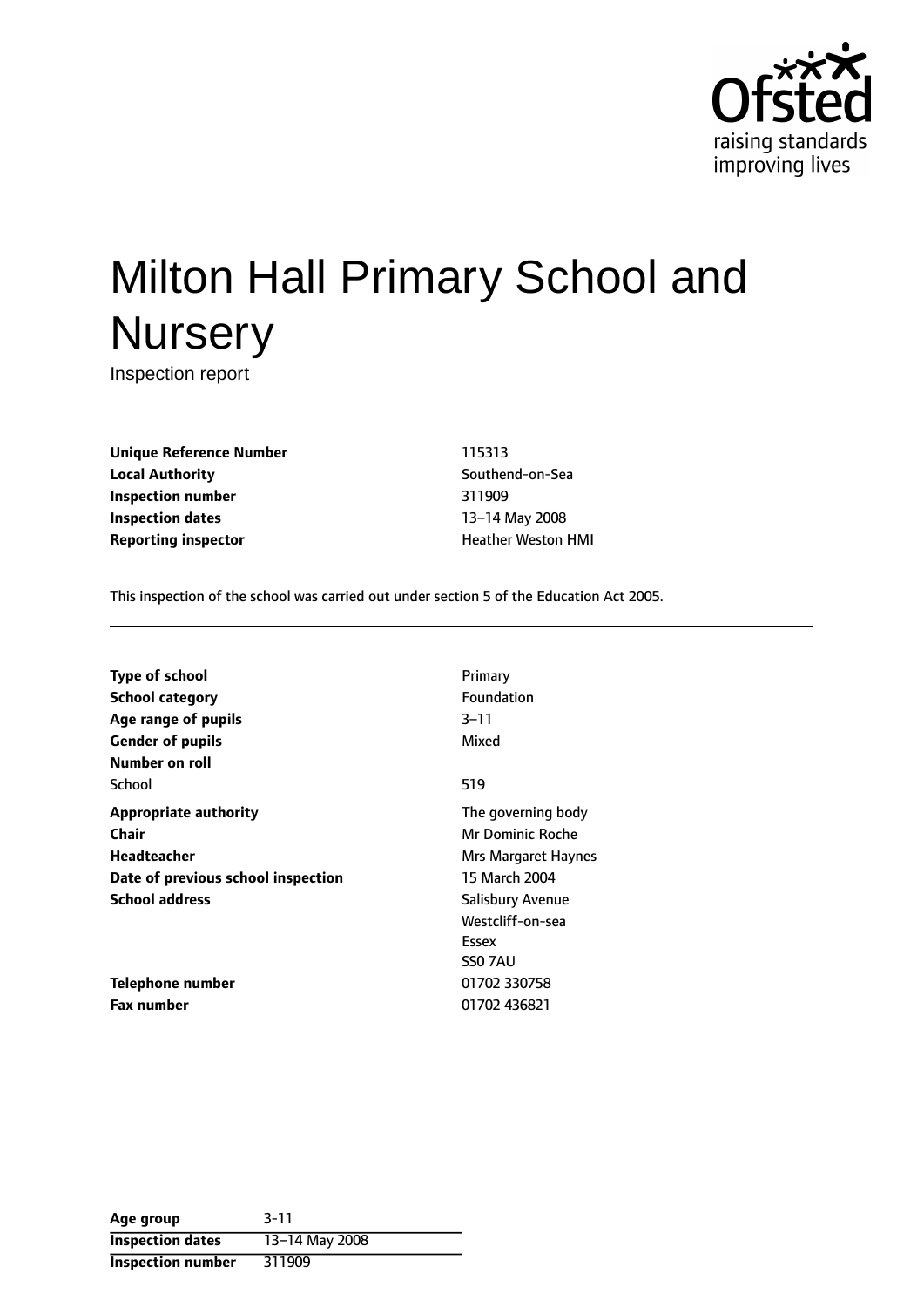.

© Crown copyright 2008

#### Website: www.ofsted.gov.uk

This document may be reproduced in whole or in part for non-commercial educational purposes, provided that the information quoted is reproduced without adaptation and the source and date of publication are stated.

Further copies of this report are obtainable from the school. Under the Education Act 2005, the school must provide a copy of this report free of charge to certain categories of people. A charge not exceeding the full cost of reproduction may be made for any other copies supplied.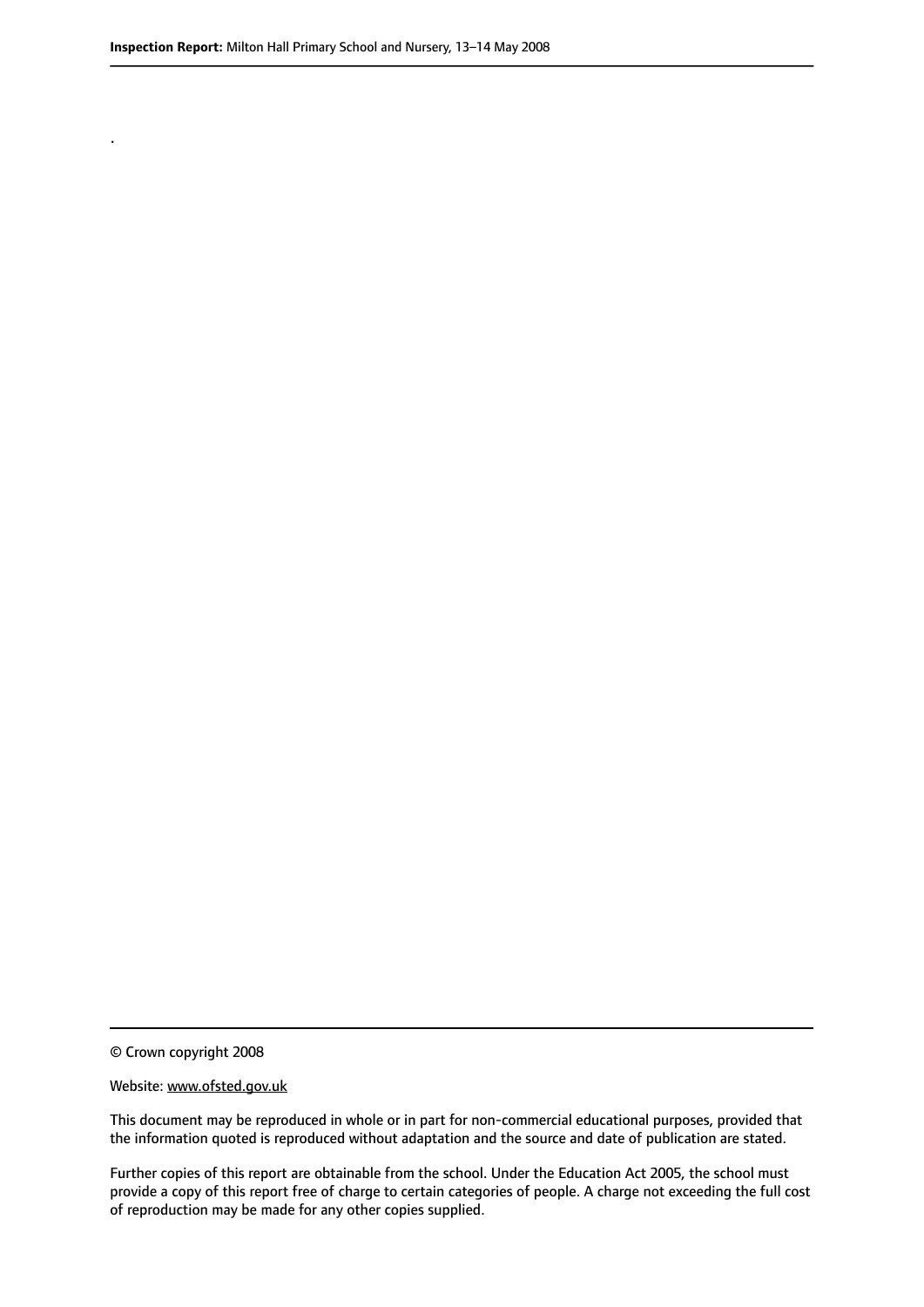## **Introduction**

The inspection was carried out by one of Her Majesty's Inspectors and two Additional Inspectors.

#### **Description of the school**

Milton Hall Primary School is much bigger than most primary schools. Pupils come from a wide range of backgrounds. The number eligible for free school meals is well above average. Over a third of pupils come from minority ethnic backgrounds, and almost all of these have English as an additional language. An increasing number of homeless families, many of whom are new to this country, are initially housed in the area, and subsequently re-housed elsewhere. This results in a particularly high number of pupils moving in or out of the school during the year. In addition, a significant number of pupils join Year 3 each year from a nearby infant school. The proportion of pupils with learning difficulties and/or disabilities is above average, with a third of these having behavioural, emotional or social difficulties. The proportion of pupils with a statement of educational need is below average.

A Children's Centre has just been established on the site and is managed by the school.

Milton Hall School has a number of awards, including Healthy Schools Award; Gold Clean Air Award; Commission for Racial Equality accreditation; Intermediate International Award; Learning Mentor Leading Aspect Award and the National Association for Able Children in Education Challenge Award. It is a Dyslexia friendly school.

#### **Key for inspection grades**

| Grade 1 | Outstanding  |
|---------|--------------|
| Grade 2 | Good         |
| Grade 3 | Satisfactory |
| Grade 4 | Inadequate   |
|         |              |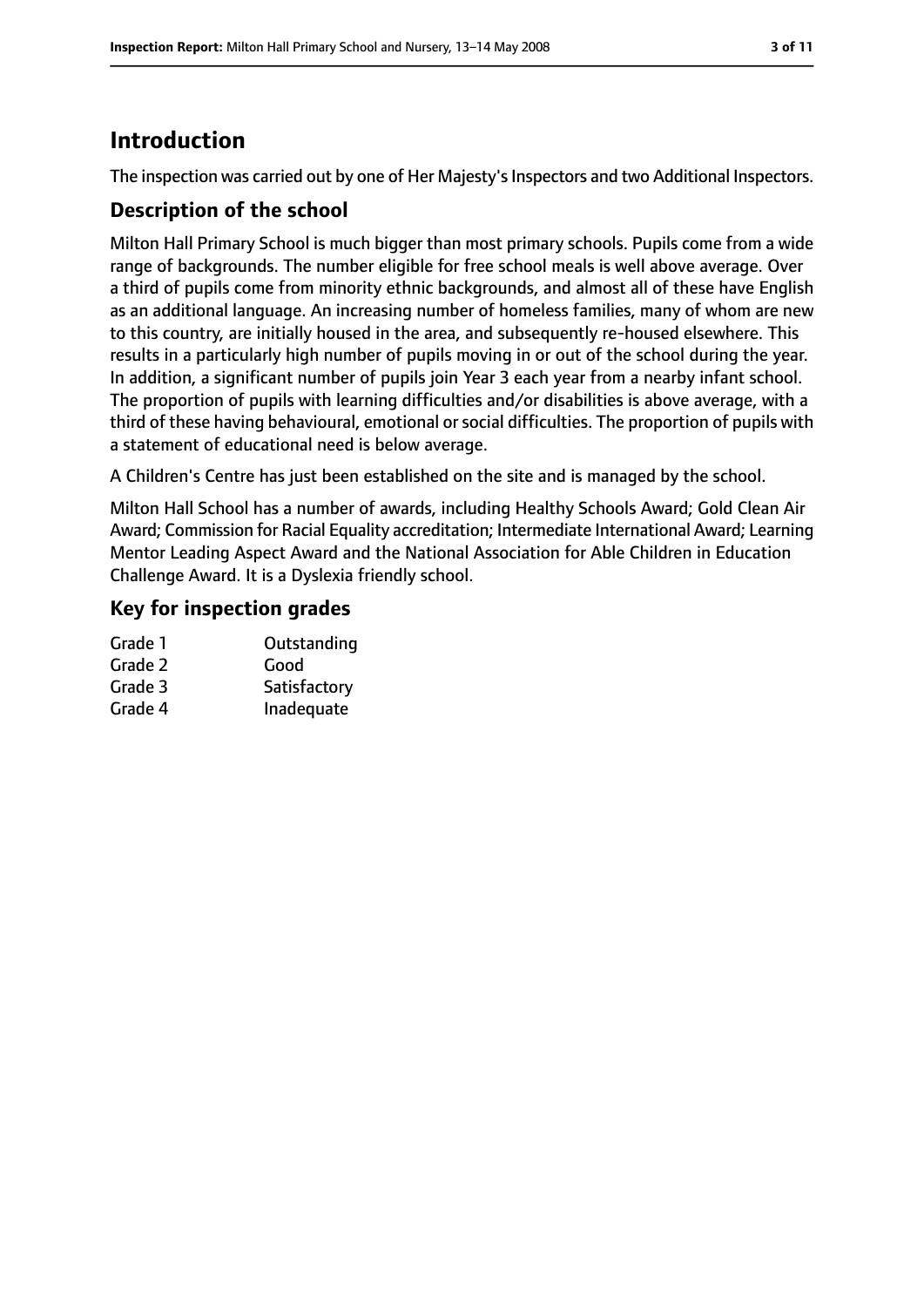# **Overall effectiveness of the school**

#### **Grade: 1**

'This school is fantastic!' There really is 'a lovely nurturing atmosphere at Milton Hall where diversity is valued and children are treated as individuals.' Parents know that the school is outstanding. It really does help pupils 'reach for the stars.' Pupils join the school from a diverse range of backgrounds, many with significant and complex issues, which unless dealt with, would seriously interfere with their learning In addition, the regular movement of pupils in or out of the school presents a real challenge to both these pupils and to the school. The school knows the key importance of addressing these issues, and does all it can to ensure that pupils do overcome barriers to their learning.

From very low starting points on joining the school, children make excellent progress in the Nursery and Reception classes due to the outstanding, meticulously planned provision. However, their attainment when they move to Year 1 isstill well below national expectations. Pupils make good progress overall, although the rate of progress, particularly of more able pupils, is slower in Key Stage 1 and early Key Stage 2. Standards reached by pupils in Year 2 remain well below average, but by Year 6, pupils reach broadly average standards. In 2007, their results were average in English and mathematics, although below average in science. Importantly, all groups of pupils make good progress.

The combination of highly effective care, guidance and support and a vibrant curriculum results in pupils' outstanding personal development and well-being. The headteacher, senior leaders and all staff and governors are committed to working towards the goal that each and every pupil feels they can (to quote their favourite hymn) 'Never stop believing, let no-one stop them dreaming' and can 'achieve your goal and find what you are looking for.'

Leadership and management are outstanding. The central vision of inclusion and pupils' personal development underpins everything. As a result, pupils enjoy school, behave well and relate very well to each other. The headteacher is remarkable in her knowledge of pupils and her drive for improvement. She is well supported by a dedicated leadership team and an equally committed staff team and governing body.

The quality of care, guidance and support for pupils is exemplary. The pastoral team work as a highly skilled resource and whatever needs a pupil has, they are met very well from either within the school's own resources or from outside support agencies. Provision for pupils with English as an additional language is outstanding. The very careful tracking of progress enables teachers to quickly spot when pupils are falling behind, and action, fine-tuned to meet pupils' needs, is put in place to make sure pupils catch up. Partnerships with other schools and organisations are highly effective in supporting learning. Every opportunity is taken promote partnerships with parents to support both their children's welfare and their learning. The newly built Children's Centre is proving to be an invaluable asset to children, parents and the school.

Teaching and learning are good. A real strength is the careful tailoring of work to meet pupils' needs. However, planning does not always detail what each group will be learning. As a result, pupils, particularly some more able pupils, are not capitalising on the independent learning skills so well developed in the Nursery and Reception classes to enable them to make the best possible progress. In addition, teaching assistants are not always deployed so that they can support pupils' learning throughout the whole of each lesson.

Milton Hall School gives outstanding value for money and has outstanding capacity to improve.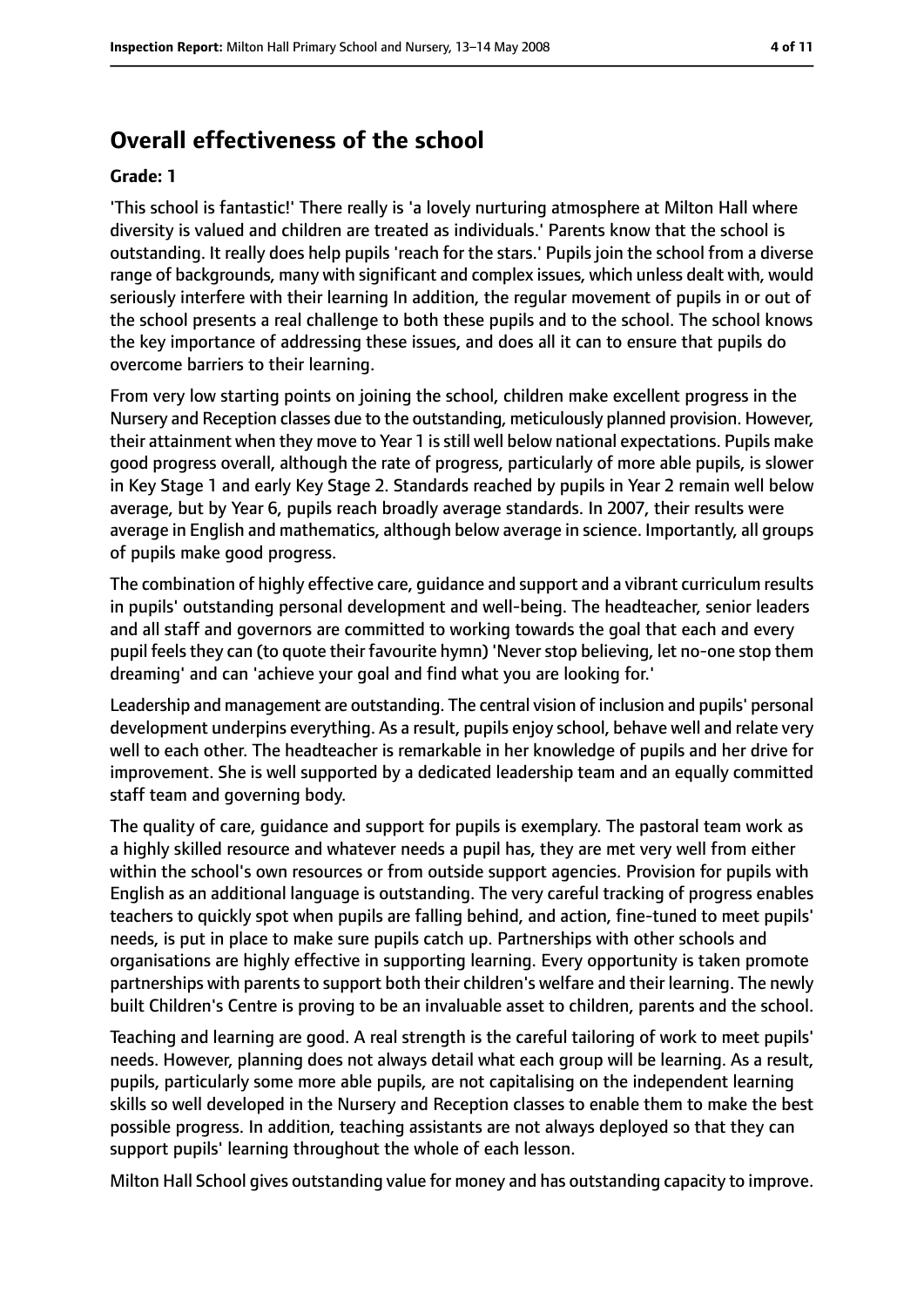## **Effectiveness of the Foundation Stage**

#### **Grade: 1**

Children get off to a wonderful start in the Nursery. They settle into routines quickly because the procedures for settling children into school, including close liaison with parents, are outstanding. Parents rightly praise the marvellous provision in the Foundation Stage, which is very well managed and ensures children in both the Nursery and Reception classes make exceptional progress. Although their levels of attainment are well below what is expected for their ages, children make excellent progress in personal, social and emotional development and in communication, language and literacy because the consistently well-planned teaching ensures a strong emphasis on these highly relevant areas of learning. Excellent curriculum planning and guidance for learning ensure skills build up systematically from the Nursery through the Reception classes. Children's communication skills are promoted most effectively by all adults, who constantly talk and listen to children, encouraging them to develop their own ideas. Their personal development is promoted extremely well through carefully planned opportunities for paired and group work, where children learn how to take turns and share. In the outside play area children choose their own activities and develop their own creative approaches to learning. All children thoroughly enjoy their activities.

#### **What the school should do to improve further**

- Improve the effectiveness of independent learning activities, by ensuring that planning focuses on the expected outcomes, particularly for higher attaining pupils.
- Ensure that the skills of learning support assistants are fully utilised during all parts of each lesson.

## **Achievement and standards**

#### **Grade: 2**

Despite children's outstanding progressin the Foundation Stage, their overall attainment when they enter Year 1 is low, compared to national expectations. Standards reached by pupils at the end of Year 2 have been significantly below average for the last four years. The rate of progress accelerates throughout Key Stage 2, and in 2007, pupils reached standards that were broadly average in English and mathematics, although below average in science. Their progress has improved over the last three years and in 2007 was significantly above average. All groups of pupils, boys, girls, those who find learning difficult, or have emotional barriers to learning, and pupils from minority ethnic backgrounds including those with English as an additional language, make good progress.

## **Personal development and well-being**

#### **Grade: 1**

This aspect is outstanding. Pupils have very positive attitudes towards school and their learning. The school's positive ethos and the consistently good role models provided by all adults greatly enhance pupils' personal development so that they feel very happy and safe in school. Their spiritual, moral and cultural development is outstanding and this is reflected in their excellent enjoyment of school. There are very positive relationships between adults and pupils, and the pupils with each other. The pupils have a really good understanding of how to keep themselves healthy and safe. They are confident and lively and they play a full part in the life of the school. Behaviour in lessons is good. Pupils' social awareness, including their excellent contribution to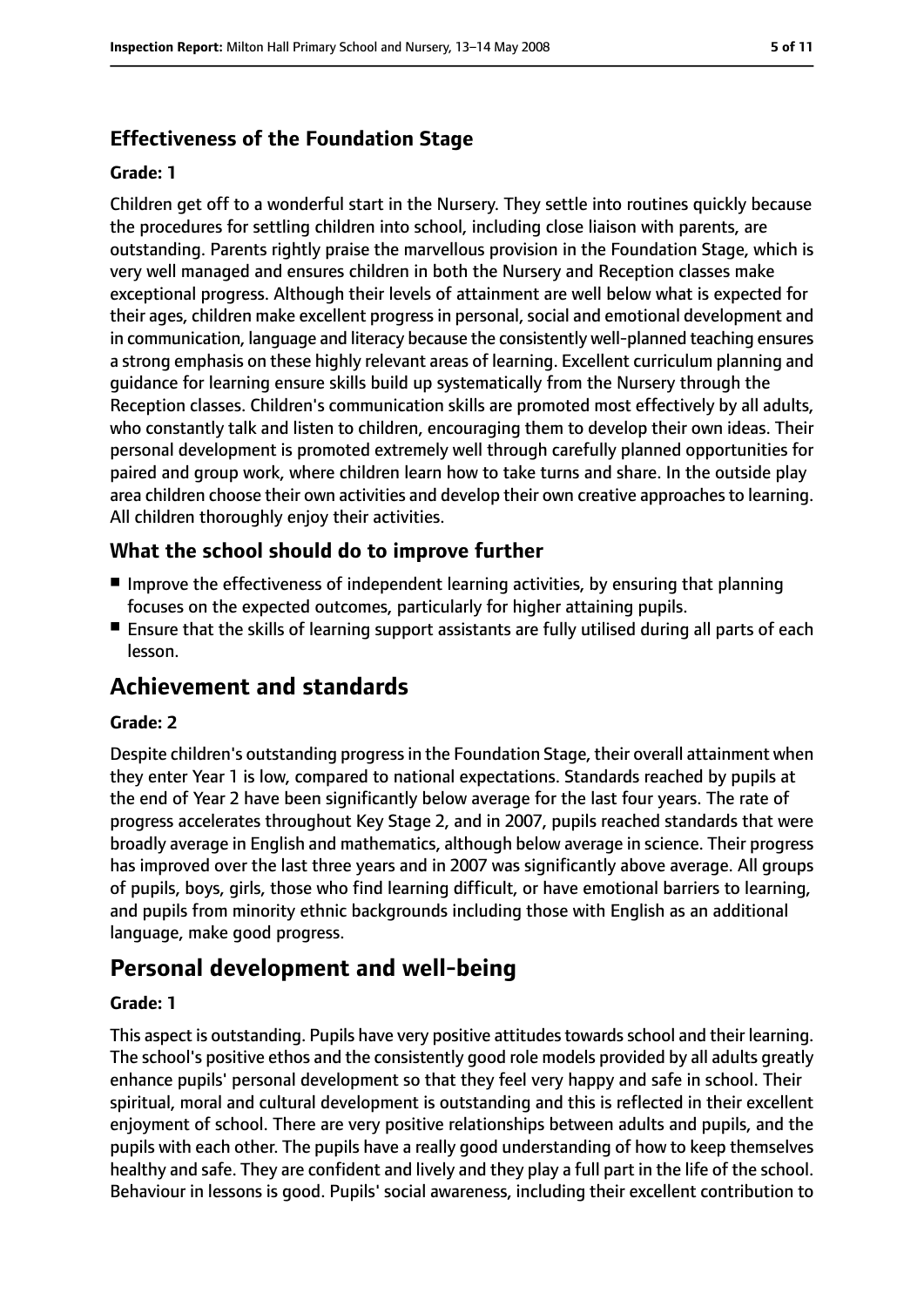the community, extends beyond the school and is evident, for example, in the wide range of fund-raising activities supported by the pupils and the excellent work of the School Council. The sense of wonder brought tears to everyone's eyes when in assembly two children shared the fact that, by bringing 'a penny a day' the school had raised the Two Hundred and Five pounds necessary to buy a water pump for a village in Africa. Although attendance is slightly below average, the school goes that 'extra mile' in promoting good attendance. The good progress pupils make in basic skills ensures that they are well prepared for the future.

# **Quality of provision**

## **Teaching and learning**

#### **Grade: 2**

Good teaching leads to good learning and achievement. Teaching is never less than satisfactory and is usually good. It is sometimes outstanding, as seen in the Foundation Stage and in Years 5 and 6. Teachers have very good relationships with pupils, who listen, show respect and focus on learning. Lessons are usually brisk and lively, with a variety of learning activities to stimulate interest and, as a result, most pupils thoroughly enjoy learning. Teachers have a very good understanding of pupils', particularly those with additional learning needs. This is nearly always reflected in careful planning to accommodate the wide range of needs in each group. However, lessons do not always provide more able pupils with challenging work to move their learning forward and there are missed opportunities for promoting independent learning. Teaching assistants are usually well deployed in lessons to ensure pupils make good progress. However, they are not always used well enough at the beginning and the end of lessons. Assessment is used effectively to plan and set targets and marking nearly always helps pupils to improve their learning. Good use is made of resources, particularly computers and interactive whiteboards to support teaching.

## **Curriculum and other activities**

#### **Grade: 1**

The excellent curriculum is enriched through a wide range of out-of-school activities that include visits to local museums, activity centres and places of interest. Visitors, such as those connected to the arts and music, provide additional interest. Pupils greatly enjoy the range of activities that they are able to take part in during lessons and other times. The promotion of pupils' health, safety and general well-being is central to the well-conceived provision of personal, social and health education. The curriculum is well planned and highly relevant to for all groups of pupils including those at an early stage of learning English, those who find learning difficult and those with behaviour difficulties. The school's very effective partnerships support the development of sport, art and music. The school places great emphasis on the promotion of all aspects of physical education and uses specialist trainers and coaches to support this. The richness and variety of the curriculum is greatly appreciated by the pupils. One commented, 'We are able to learn lots of new skills here. There is always something new to do'.

#### **Care, guidance and support**

#### **Grade: 1**

Pupils benefit extremely well from the exemplary procedures to care for, guide and support their needs, which are accurately reflected in the highly positive comments of the vast majority of parents. Procedures for protecting the interests and welfare of pupils, including vetting the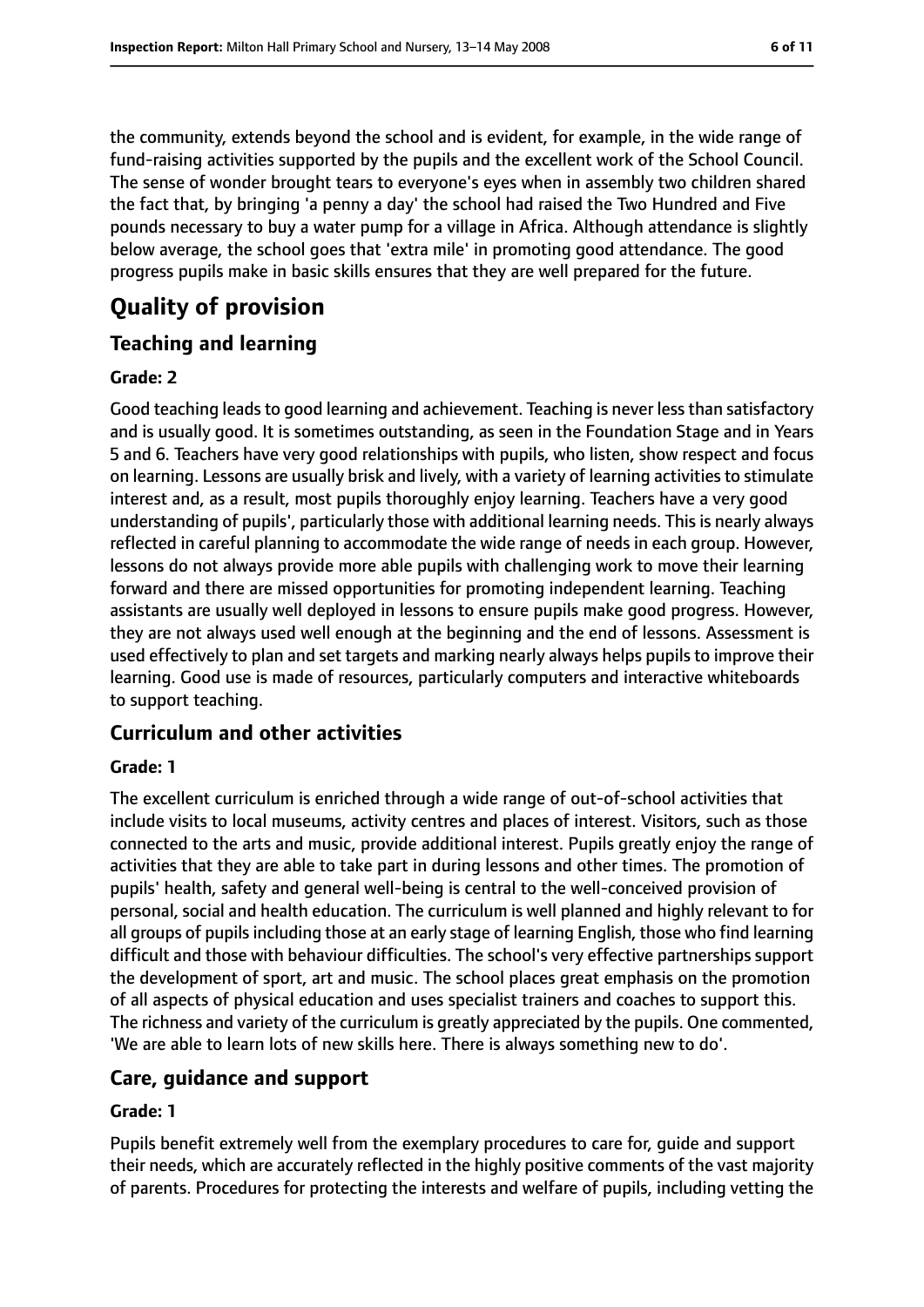suitability of staff to work with children, fully meet requirements. There are extremely effective procedures for preventing and dealing with bullying, despite the concerns raised by a few parents in their questionnaires. These include sanctions, counselling, prompt same day notification of parents and if necessary involvement of other agencies. In discussion, pupils and parents also confirmed that pupils feel safe in school. Learning Mentors provide outstanding support for the personal and academic needs of pupils. Support for pupils who are at an early stage of learning English, such as the use of bi-lingual staff in a lesson where pupils translated English books into the Czech language, is exceptional. Support for pupils who find learning difficult and for those with behaviour difficulties is also excellent, particularly through the work of the learning support unit, the highly effective action to promote the social and emotional aspects of learning, and the work of the seclusion unit. The promotion of better attendance through, for example, a wide range of rewards such as medals and cups, is outstanding, resulting in excellent improvement in individual levels of attendance. The superb breakfast club has a significant impact on improving punctuality. Very good systems for setting challenging individual targets for pupils and for tracking pupils' progress helps to ensure that support is effectively matched to pupils' needs.

## **Leadership and management**

#### **Grade: 1**

The school can truly state that it has a 'clear sense of purpose and high aspirations, and an intrinsic belief in inclusion' as demonstrated by a focus on 'narrowing the gap' in attainment. This powerful direction is strongly reflected throughout the work of the school, driven by the passion, commitment and high expectations of the headteacher and senior leadership team. Senior leaders provide very strong leadership, but responsibility is appropriately distributed throughout the school. Performance management is in place. Staff receive focused training and share good practice. Self-evaluation processes involve all members of the school community, with the school council as well as governors reviewing and contributing to planning. One of the keys to the school's success is the careful tracking, analysis and review of pupils' progress towards challenging targets. Governors provide a strong level of challenge and support and are very effective in carrying out their role. Attention has been paid to ensuring that the all aspects of the school environment support learning.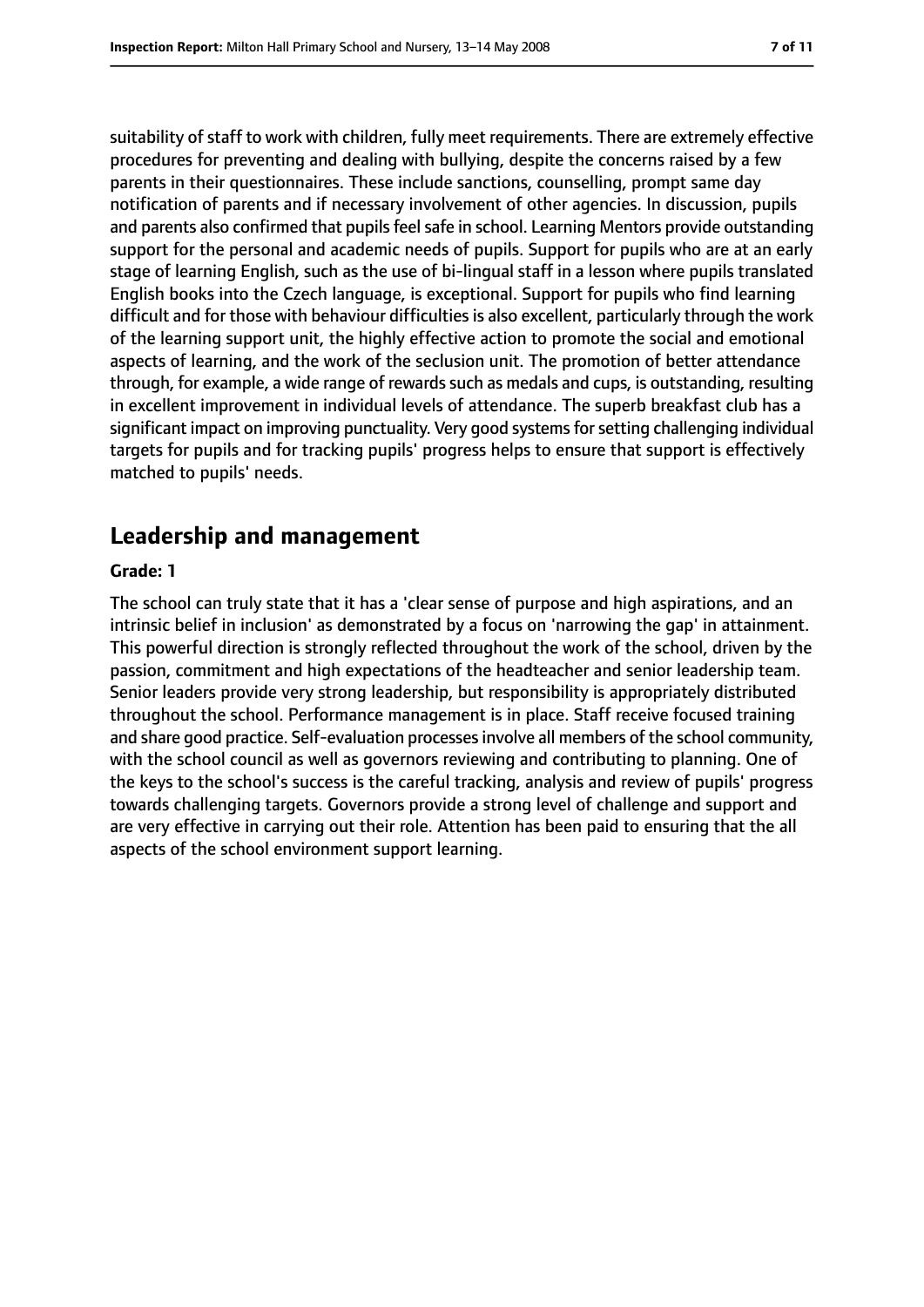**Any complaints about the inspection or the report should be made following the procedures set out in the guidance 'Complaints about school inspection', which is available from Ofsted's website: www.ofsted.gov.uk.**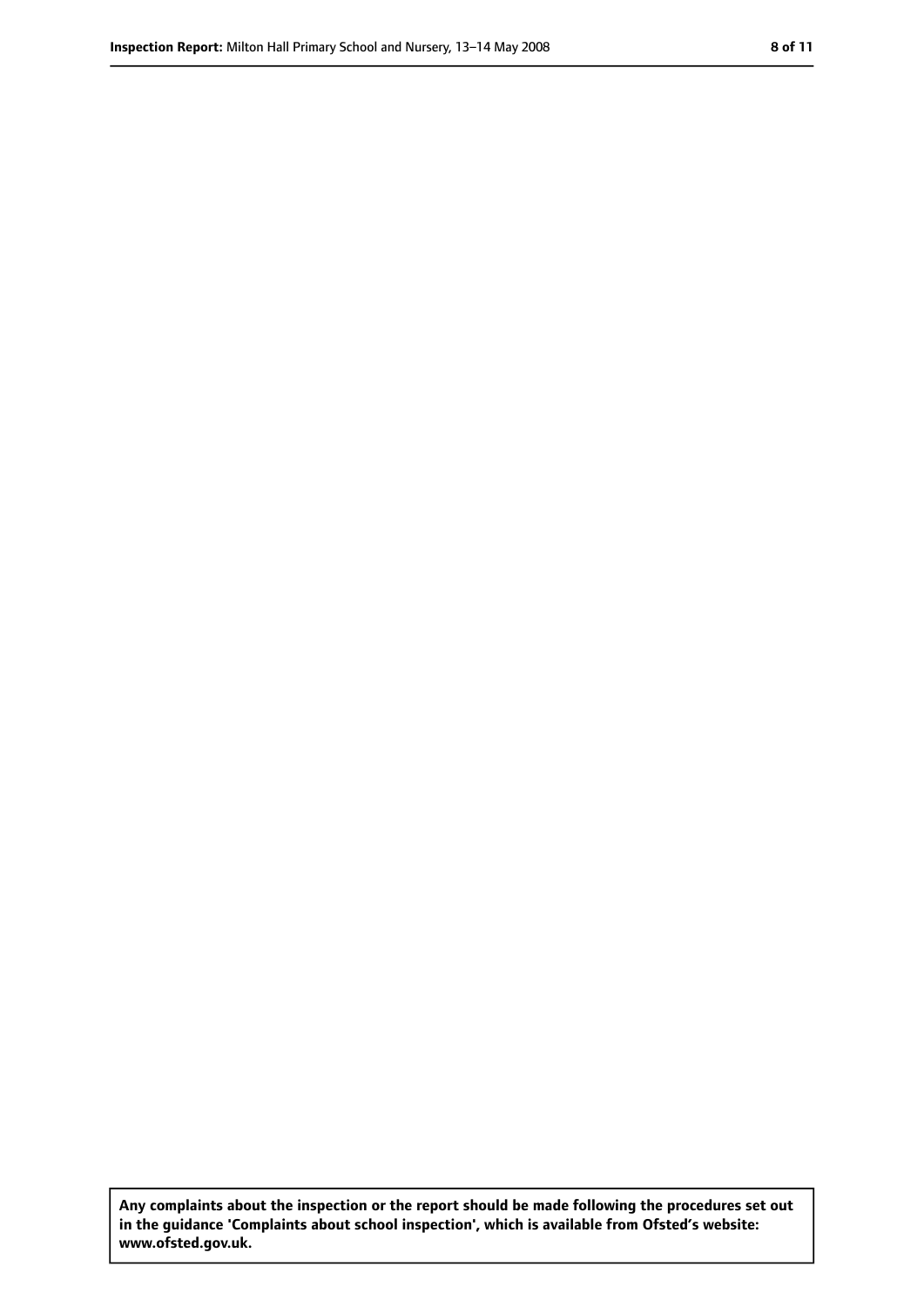# **Inspection judgements**

| $\dot{ }$ Key to judgements: grade 1 is outstanding, grade 2 good, grade 3 satisfactory, and | School         |
|----------------------------------------------------------------------------------------------|----------------|
| arade 4 inadequate                                                                           | <b>Overall</b> |

## **Overall effectiveness**

| How effective, efficient and inclusive is the provision of education, integrated<br>care and any extended services in meeting the needs of learners? |     |
|------------------------------------------------------------------------------------------------------------------------------------------------------|-----|
| Effective steps have been taken to promote improvement since the last<br>inspection                                                                  | Yes |
| How well does the school work in partnership with others to promote learners'<br>well-being?                                                         |     |
| The effectiveness of the Foundation Stage                                                                                                            |     |
| The capacity to make any necessary improvements                                                                                                      |     |

#### **Achievement and standards**

| How well do learners achieve?                                                                               |  |
|-------------------------------------------------------------------------------------------------------------|--|
| The standards <sup>1</sup> reached by learners                                                              |  |
| How well learners make progress, taking account of any significant variations between<br>groups of learners |  |
| How well learners with learning difficulties and disabilities make progress                                 |  |

## **Personal development and well-being**

| How good is the overall personal development and well-being of the<br>learners?                                  |  |
|------------------------------------------------------------------------------------------------------------------|--|
| The extent of learners' spiritual, moral, social and cultural development                                        |  |
| The extent to which learners adopt healthy lifestyles                                                            |  |
| The extent to which learners adopt safe practices                                                                |  |
| How well learners enjoy their education                                                                          |  |
| The attendance of learners                                                                                       |  |
| The behaviour of learners                                                                                        |  |
| The extent to which learners make a positive contribution to the community                                       |  |
| How well learners develop workplace and other skills that will contribute to<br>their future economic well-being |  |

#### **The quality of provision**

| How effective are teaching and learning in meeting the full range of the<br>learners' needs?          |  |
|-------------------------------------------------------------------------------------------------------|--|
| How well do the curriculum and other activities meet the range of needs<br>and interests of learners? |  |
| How well are learners cared for, quided and supported?                                                |  |

#### **Annex A**

 $^1$  Grade 1 - Exceptionally and consistently high; Grade 2 - Generally above average with none significantly below average; Grade 3 - Broadly average to below average; Grade 4 - Exceptionally low.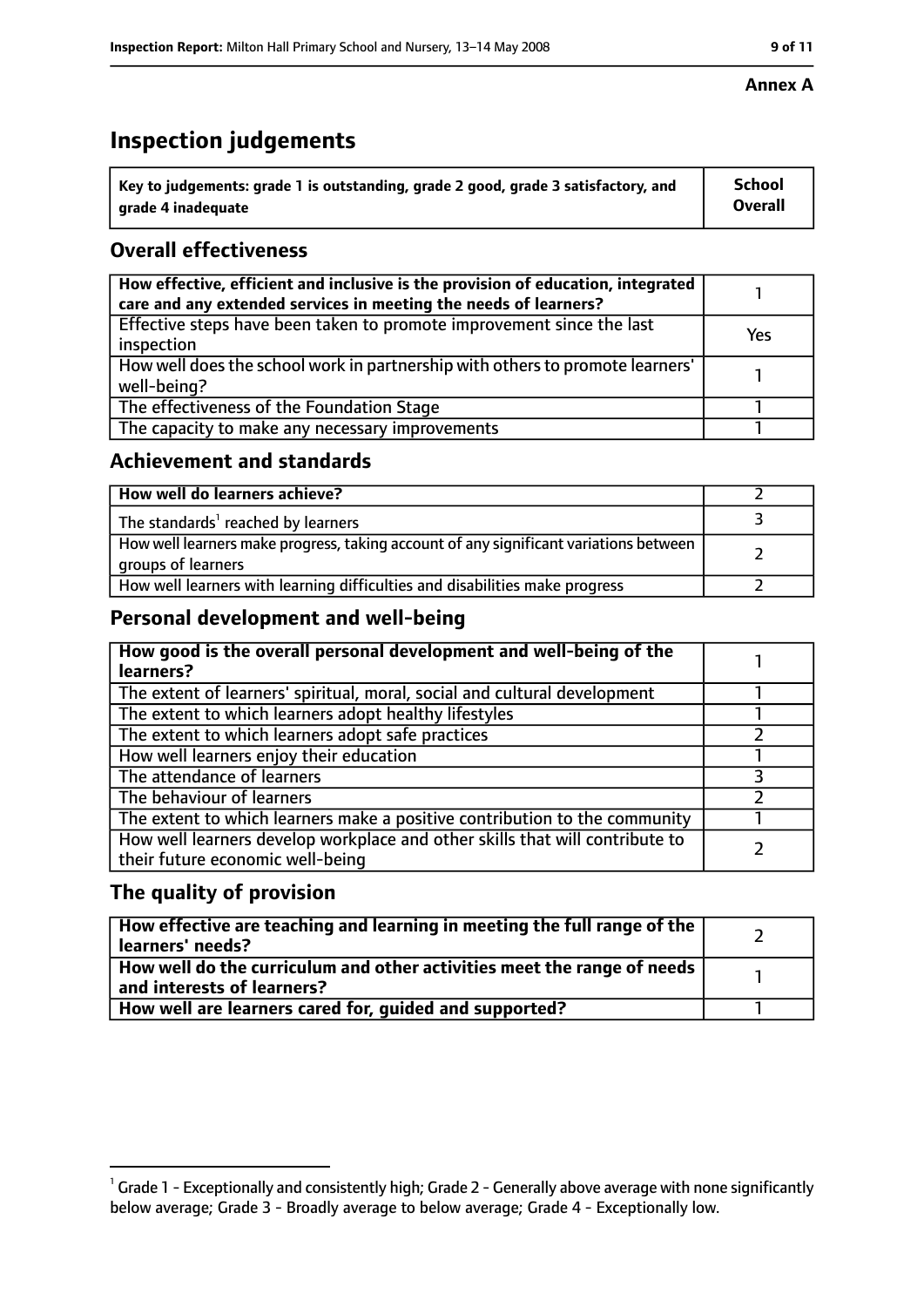#### **Annex A**

# **Leadership and management**

| How effective are leadership and management in raising achievement<br>and supporting all learners?                                              |     |
|-------------------------------------------------------------------------------------------------------------------------------------------------|-----|
| How effectively leaders and managers at all levels set clear direction leading<br>to improvement and promote high quality of care and education |     |
| How effectively leaders and managers use challenging targets to raise standards                                                                 |     |
| The effectiveness of the school's self-evaluation                                                                                               |     |
| How well equality of opportunity is promoted and discrimination tackled so<br>that all learners achieve as well as they can                     |     |
| How effectively and efficiently resources, including staff, are deployed to<br>achieve value for money                                          |     |
| The extent to which governors and other supervisory boards discharge their<br>responsibilities                                                  |     |
| Do procedures for safequarding learners meet current government<br>requirements?                                                                | Yes |
| Does this school require special measures?                                                                                                      | No  |
| Does this school require a notice to improve?                                                                                                   | No  |